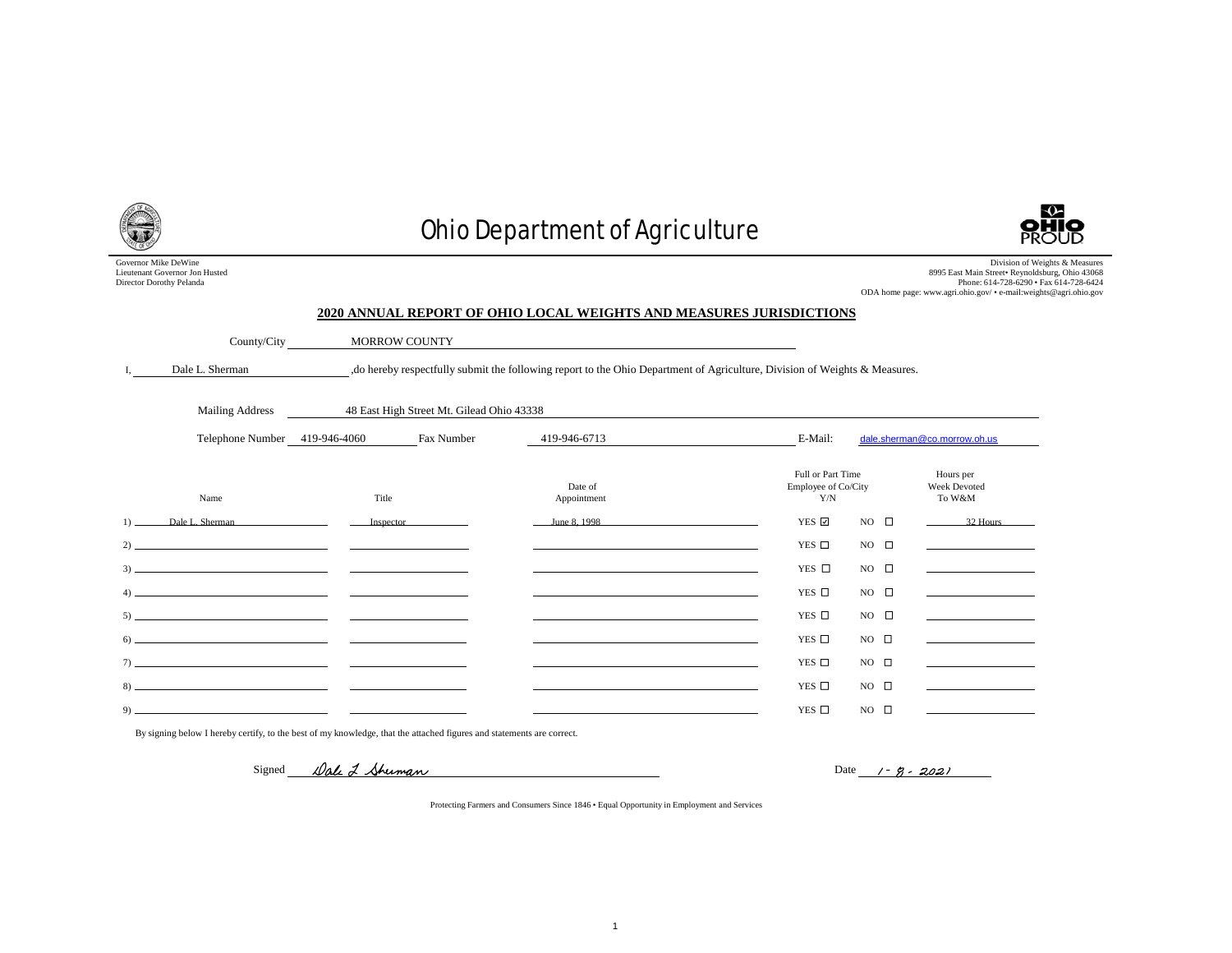#### **ANNUAL REPORT OF OHIO LOCAL WEIGHTS AND MEASURES JURISDICTIONS - Continued**

## **I. ESTABLISHMENTS WITH DEVICES III. SUMMARY OF DEVICE TESTS CONDUCTED**

| <b>UNDER W&amp;M REGULATION</b> |                  |                 |
|---------------------------------|------------------|-----------------|
| <b>ESTABLISHMENT</b>            | No. in<br>JURIS. | No. of<br>INSP. |
|                                 |                  |                 |
|                                 |                  |                 |
| Supermarket                     | 3                | $\overline{7}$  |
| Gas/Fuel Station                | 19               | 41              |
| <b>Convenience Store</b>        | 4                | 5               |
| <b>Farm Market</b>              | 5                | 5               |
| Specialty Food Store            | 6                | 7               |
| <b>Specialty Non-Food Store</b> | $\overline{2}$   | $\overline{2}$  |
| Farms/Livestock                 | $\Omega$         | $\Omega$        |
| Hardware/Home Improvement       | 13               | 13              |
| <b>Variety Multiple</b>         | $\Omega$         | $\Omega$        |
| <b>Fuel Oil</b>                 | 0                | 0               |
| <b>LPG</b>                      | $\overline{2}$   | 3               |
| Asphalt/Concrete/Quarry         | 6                | 12              |
| Salvage/Landfill                | $\overline{2}$   | 5               |
| Fabric/Sewing                   | 0                | $\Omega$        |
| Feed, Fertilizer & Grain        | 8                | 18              |
| Car Wash/Laundry/Parking        | 8                | 11              |
| Shipping                        | 1                | $\overline{1}$  |
| Marina/airport                  | $\overline{2}$   | $\overline{2}$  |
| <b>Bulk Fuel Rack</b>           | $\Omega$         | $\Omega$        |
| Other                           | 9                | 9               |
| <b>TOTALS</b>                   | 90               | 141             |

### **II. COMPLAINTS**

| <b>TYPE</b>               | Number<br><b>Received</b> | Number<br><b>Resolved</b> |
|---------------------------|---------------------------|---------------------------|
| Motor-Fuel                | 4                         |                           |
| <b>Home Heating Fuel</b>  | 0                         |                           |
| <b>Price Errors</b>       | 0                         |                           |
| Advertising               | 0                         |                           |
| <b>Fuel Quality</b>       | U                         |                           |
| <b>Other Devices</b>      | 0                         |                           |
| <b>Scale Complaints</b>   | ŋ                         |                           |
| Shortweight/Measure/Count | ŋ                         |                           |
| <b>Other Complaints</b>   | 0                         |                           |
| <b>TOTALS</b>             |                           |                           |

| <b>UNDER W&amp;M REGULATION</b> |                 |                 |                                      |                                         | <b>INITIAL TESTS</b>     |                             |                                               |                                                                      |
|---------------------------------|-----------------|-----------------|--------------------------------------|-----------------------------------------|--------------------------|-----------------------------|-----------------------------------------------|----------------------------------------------------------------------|
|                                 | No. in          | No. of          |                                      |                                         |                          |                             |                                               |                                                                      |
| <b>ESTABLISHMENT</b>            | <b>JURIS.</b>   | INSP.           |                                      | А.                                      | В.                       | C.                          | D.                                            | Е.                                                                   |
| Supermarket                     | 3               | $\overline{7}$  | <b>DEVICE TYPE</b>                   | <b>TOTAL</b><br>NO. IN<br><b>JURIS.</b> | <b>NUMBER</b><br>CORRECT | <b>NUMBER<br/>INCORRECT</b> | <b>INCORRECT</b><br>RETESTED<br><b>NUMBER</b> | <b>TOTAL</b><br><b>NUMBER OF</b><br><b>TESTS</b><br><b>CONDUCTED</b> |
| Gas/Fuel Station                | 19              | 41              | <b>Computing Scale</b>               | 33                                      | 33                       | $\Omega$                    | $\Omega$                                      | 33                                                                   |
| Convenience Store               | $\overline{4}$  | 5               | Counter/Bench Scale/                 |                                         |                          |                             |                                               |                                                                      |
| <b>Farm Market</b>              | 5               | 5               | Non-computing -< 500 lbs.            | 14                                      | 14                       | 0                           | 0                                             | 14                                                                   |
| <b>Specialty Food Store</b>     | 6               | $\overline{7}$  | Platform/Floor Scale < 5000lbs.      | 14                                      | 13                       | $\overline{1}$              |                                               | 20                                                                   |
| <b>Specialty Non-Food Store</b> | $\overline{2}$  | $\overline{2}$  | Other Platform > 5000lbs.            | $\mathbf 0$                             | 0                        | $\Omega$                    | $\mathbf 0$                                   | $\mathbf 0$                                                          |
| Farms/Livestock                 | $\Omega$        | $\Omega$        | <b>Monorail Scale</b>                | $\mathbf{1}$                            | $\mathbf{1}$             | $\Omega$                    | $\mathbf 0$                                   | $\overline{1}$                                                       |
| Hardware/Home Improvement       | 13              | 13              | <b>Grain Test Scale</b>              | $\overline{4}$                          | $\overline{4}$           | $\mathbf 0$                 | $\mathbf 0$                                   | $\overline{4}$                                                       |
| <b>Variety Multiple</b>         | $\Omega$        | $\Omega$        | Hopper/Batch/Tank Scale              | 19                                      | 19                       | $\Omega$                    | $\mathbf 0$                                   | 19                                                                   |
| Fuel Oil                        | 0               | $\mathbf 0$     | Point-of-Sale System w/Scale         | 13                                      | 13                       | 0                           | $\mathbf 0$                                   | 13                                                                   |
| LPG                             | $\overline{2}$  | 3               | Misc/Customer Scale                  | $\overline{2}$                          | $\overline{2}$           | $\Omega$                    | $\Omega$                                      | 2                                                                    |
| Asphalt/Concrete/Quarry         | 6               | 12              | Precious Metals/Jewelry              | $\mathbf{1}$                            | $\mathbf{1}$             | $\mathbf 0$                 | $\mathbf 0$                                   | $\overline{1}$                                                       |
| Salvage/Landfill                | $\overline{2}$  | 5               | On-Board Weighing Systems            | $\mathbf 0$                             | $\mathbf 0$              | $\mathbf 0$                 | $\mathbf 0$                                   | $\Omega$                                                             |
| Fabric/Sewing                   | $\Omega$        | $\Omega$        | <b>Automatic Weighing Systems</b>    | $\overline{0}$                          | $\Omega$                 | $\Omega$                    | $\overline{0}$                                | $\Omega$                                                             |
| Feed. Fertilizer & Grain        | 8               | 18              | <b>Vehicle Scale</b>                 | 11                                      | 9                        | 2                           | $\overline{2}$                                | 21                                                                   |
| Car Wash/Laundry/Parking        | 8               | 11              | Livestock/Animal Scale               | 3                                       | 3                        | $\mathbf 0$                 | $\mathbf 0$                                   | $\overline{4}$                                                       |
| Shipping                        | $\mathbf{1}$    | $\mathbf{1}$    | <b>Shipping Scale</b>                | $\overline{1}$                          | $\overline{1}$           | $\overline{0}$              | $\overline{0}$                                | $\overline{1}$                                                       |
| Marina/airport                  | $\overline{2}$  | $\overline{2}$  | <b>RMFD Meter</b>                    | 336                                     | 328                      | 8                           | $\overline{7}$                                | 355                                                                  |
| <b>Bulk Fuel Rack</b>           | $\Omega$        | $\Omega$        | <b>Blend Only</b>                    | 122                                     | 121                      | $\mathbf{1}$                | $\mathbf{1}$                                  | 123                                                                  |
| Other                           | 9               | 9               | Compressed Natural Gas (CNG)         | $\overline{2}$                          | 2                        | $\mathbf 0$                 | $\mathbf 0$                                   | 2                                                                    |
| <b>TOTALS</b>                   | 90              | 141             | Diesel Exhaust Fluid (DEF)           | $\overline{7}$                          | $\overline{7}$           | $\Omega$                    | $\mathbf 0$                                   | $\overline{7}$                                                       |
|                                 |                 |                 | Hydrogen                             | $\mathsf 0$                             | 0                        | $\mathbf 0$                 | 0                                             | $\mathbf 0$                                                          |
| <b>COMPLAINTS</b>               |                 |                 | <b>Vehicle Tank Meter</b>            | $\Omega$                                | $\Omega$                 | $\Omega$                    | $\Omega$                                      | $\Omega$                                                             |
|                                 | <b>Number</b>   | <b>Number</b>   |                                      |                                         |                          |                             |                                               |                                                                      |
| <b>TYPE</b>                     | <b>Received</b> | <b>Resolved</b> | <b>Bulk Rack Meter</b>               | 0                                       | 0                        | 0                           | 0                                             | $\Omega$                                                             |
|                                 |                 |                 | <b>LPG Meter</b>                     | 9                                       | 8                        | $\mathbf{1}$                | $\mathbf{1}$                                  | 10                                                                   |
| Motor-Fuel                      | $\overline{4}$  | $\overline{4}$  | <b>Agri-Chemical Meter</b>           | $\mathbf 0$                             | $\mathbf 0$              | $\mathbf 0$                 | $\mathbf 0$                                   | $\mathbf 0$                                                          |
| Home Heating Fuel               | $\mathbf 0$     | $\Omega$        | <b>Linear Measure/Device</b>         | $\mathbf 0$                             | $\mathbf 0$              | 0                           | $\mathbf 0$                                   | $\mathbf 0$                                                          |
| Price Errors                    | 0               | $\Omega$        | <b>Farm Milk Tanks</b>               | $\mathbf 0$                             | $\mathbf 0$              | $\mathbf 0$                 | $\mathbf 0$                                   | $\Omega$                                                             |
| Advertisina                     | $\mathbf 0$     | $\mathbf 0$     | <b>Timing Devices</b>                | 97                                      | 97                       | $\mathbf 0$                 | $\mathbf 0$                                   | 97                                                                   |
| <b>Fuel Quality</b>             | $\Omega$        | $\Omega$        | <b>Electric Car Charging Station</b> | $\mathbf 0$                             | $\mathbf 0$              | $\mathbf 0$                 | $\Omega$                                      | $\mathbf 0$                                                          |
| <b>Other Devices</b>            | $\Omega$        | $\Omega$        | <b>Taxi Meter</b>                    | $\mathbf 0$                             | $\mathbf 0$              | $\mathbf 0$                 | $\mathbf 0$                                   | $\mathbf 0$                                                          |
| <b>Scale Complaints</b>         | $\mathbf 0$     | $\mathbf 0$     | <b>Prepack Scale</b>                 | 14                                      | 14                       | 0                           | $\mathbf{0}$                                  | 14                                                                   |
| Shortweight/Measure/Count       | $\Omega$        | $\Omega$        | <b>Other Non-commercial Devices</b>  | 21                                      | 21                       | $\Omega$                    | $\Omega$                                      | 23                                                                   |

#### **TV. DEVICE/TEST SUMMARY**

| <b>Total Scale Devices</b>            | 116 | 113 |    |    | 133 |
|---------------------------------------|-----|-----|----|----|-----|
| <b>Total Liquid Measuring Devices</b> | 354 | 345 |    |    | 374 |
| <b>Total Blend Only</b>               | 122 | 121 |    |    | 123 |
| <b>Total Other Devices</b>            | 97  | 97  |    |    | 97  |
| <b>Total Non-Commercial Devices</b>   | 35  | 35  |    |    | 37  |
| <b>Total All Devices</b>              | 724 | 711 | 13 | 12 | 764 |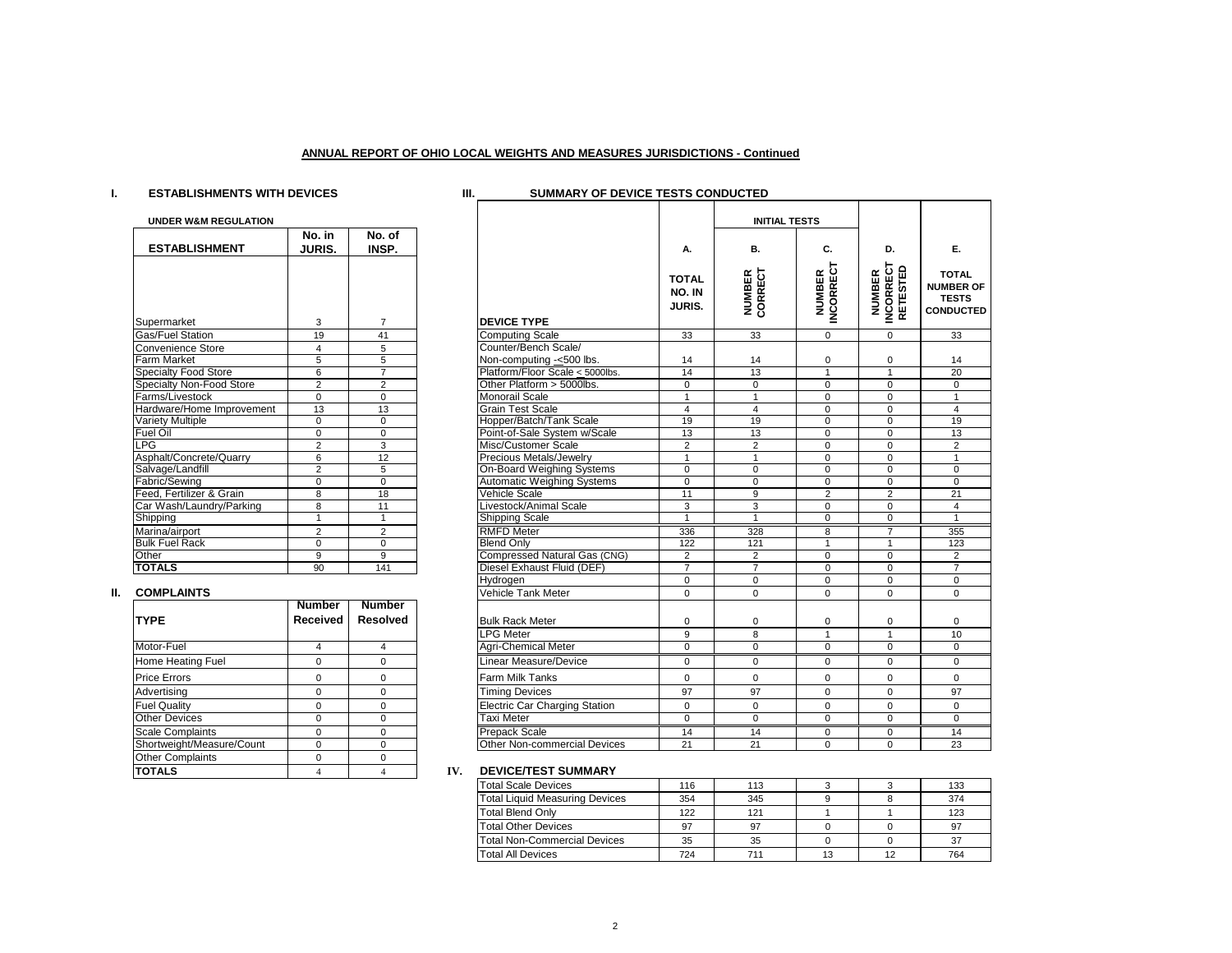#### **ANNUAL REPORT OF OHIO LOCAL WEIGHTS AND MEASURES JURISDICTIONS - Continued**

#### **V. PACKAGE CHECKING REPORT**

|                                          | $\left(1\right)$ | (2)       | (3)         | (4)               | (5)       |
|------------------------------------------|------------------|-----------|-------------|-------------------|-----------|
|                                          | Number           | Number of | Number      | Number Inspection | Number of |
|                                          | Inspection       | Actual    | Packages    | Lots Rejected     | Packages  |
|                                          | Lots             | Packages  | Represented |                   | Ordered   |
|                                          | Checked          | Checked   | In          |                   | Off-Sale  |
|                                          |                  |           | Inspection  |                   |           |
|                                          |                  |           | Lots        |                   |           |
| A. Random Pack                           |                  | 24        | 252         |                   |           |
| <b>B.</b> Standard Pack By Weight        | 23               | 329       | 520         |                   |           |
| C. Standard Pack By Volume               |                  |           |             |                   |           |
| <b>D.</b> Standard Pack By Other (count, |                  |           |             |                   |           |
| area, thickness, etc.)                   |                  |           |             | $\Omega$          |           |
| E. TOTALS                                | 24               | 353       | 772         |                   |           |

**VI.**

#### **AUDIT TESTS (Packages)**

| <b>Number</b>   |                                           |
|-----------------|-------------------------------------------|
| of              |                                           |
| <b>Products</b> |                                           |
| <b>Audited</b>  | <b>Number of Products Suspected Short</b> |
|                 |                                           |

#### **VII. PRICE VERIFICATION REPORT**

| (1) | Number         |      | (2)            | (3)    | (4)                 |           | (5)      | (6)            | (7)       |
|-----|----------------|------|----------------|--------|---------------------|-----------|----------|----------------|-----------|
| οt  | Establishments |      | Number of      | Total  | <b>Total Number</b> | Pass/Fail | Total    | Number of      | Number of |
|     | Checked        |      | Establishments | Number |                     |           | Number   | Incorrect      | Incorrect |
|     |                |      | Pass/Fail      | οf     |                     |           | οt       | Prices         | Prices    |
|     |                |      | Test           | Tests  |                     |           | Prices   | Over-          | Under-    |
|     |                |      |                |        |                     |           | Verified | <b>Charges</b> | Charges   |
|     |                | Pass | Fail           |        | Pass                | Fail      |          |                |           |
|     | ر ے            | 22   |                | 29     | $\sim$<br>د ک       |           | 775      | 10             |           |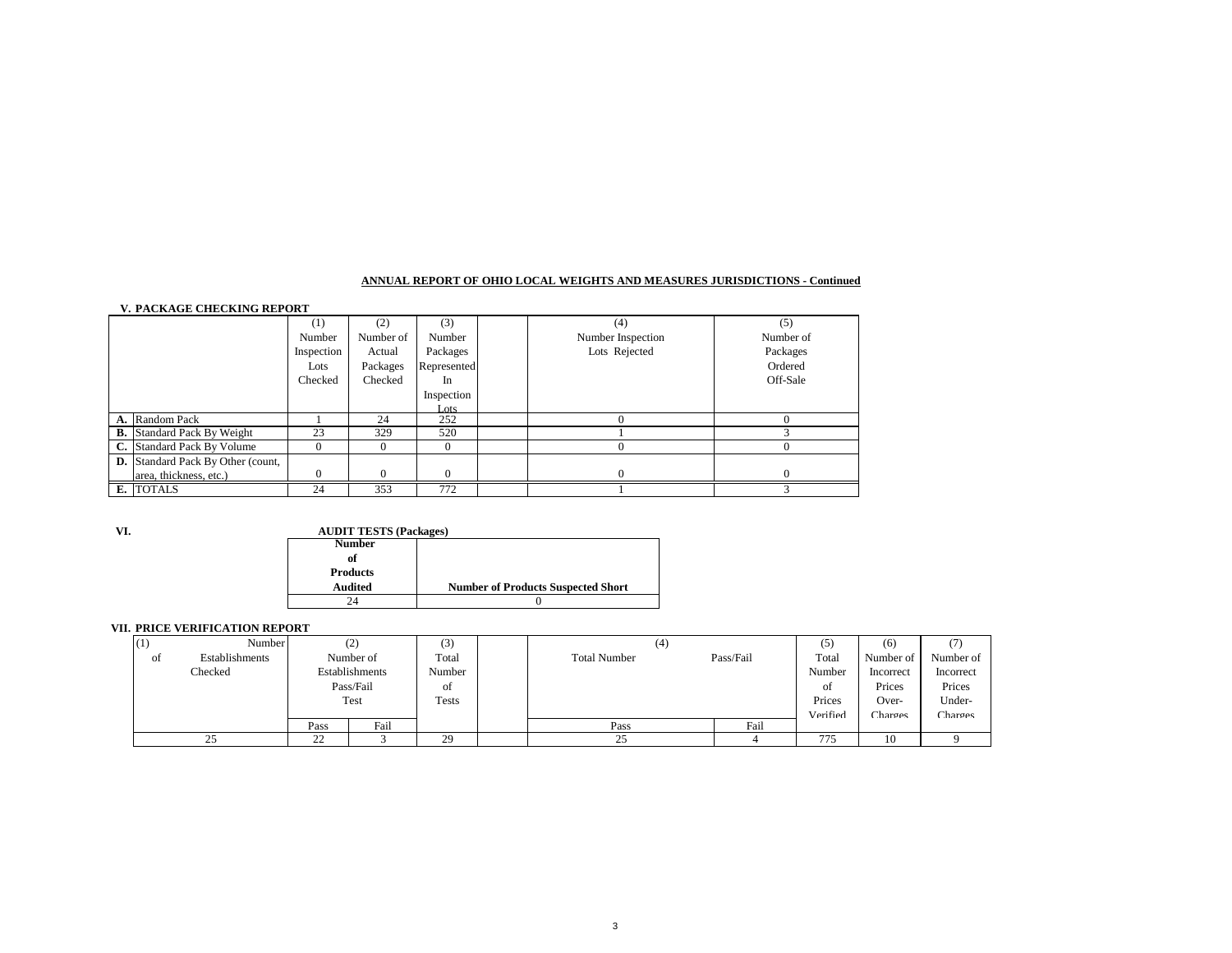#### **ANNUAL REPORT OF OHIO LOCAL WEIGHTS AND MEASURES JURISDICTIONS - Continued**

|                  | EVALUATION FORM / SELF-APPRAISAL CHECKLIST                                                                        |
|------------------|-------------------------------------------------------------------------------------------------------------------|
|                  | for LOCAL WEIGHTS AND MEASURES JURISDICTIONS                                                                      |
|                  | Complete each section. A "check" in the box indicates a "yes" answer. No mark in the box indicates a "no" answer. |
| <b>DOCUMENTS</b> | Does the jurisdiction have necessary current handbooks and documents?                                             |
|                  | <b>NIST Handbook 44</b><br>$\overline{\phantom{a}}$                                                               |
|                  | <b>NIST Handbook 133</b><br>$\overline{\phantom{a}}$                                                              |
|                  | $\overline{\mathcal{S}}$<br><b>Ohio Weights and Measures Laws</b>                                                 |
|                  | <b>ODA/W&amp;M EPO Manual</b><br>$\overline{\checkmark}$                                                          |
|                  | $\overline{\phantom{a}}$<br><b>Registered Service Persons Listings</b>                                            |
|                  | $\overline{\mathcal{S}}$<br><b>ODA/ NTEP Handbook</b>                                                             |
| <b>REPORTS</b>   | Does the jurisdiction have appropriate report forms?                                                              |
|                  | <b>Scale Test Report</b><br>$\overline{\phantom{a}}$                                                              |
|                  | <b>Retail Meter Test Report</b><br>$\overline{\mathcal{S}}$                                                       |
|                  | $\overline{\mathcal{S}}$<br><b>Hopper Scales Test Report</b>                                                      |
|                  | $\overline{\mathcal{S}}$<br><b>Vehicle Scale Test Report</b>                                                      |
|                  | $\overline{\mathcal{S}}$<br><b>Animal and Livestock Test Report</b>                                               |
|                  | <b>NTEP Scale Worksheet</b><br>$\overline{\mathcal{S}}$                                                           |
|                  | <b>Vehicle Tank Meter Test Report</b><br>$\overline{\phantom{a}}$                                                 |
|                  | $\overline{\mathcal{S}}$<br><b>Timing Device Test Report</b>                                                      |
|                  | $\Box$<br><b>Bulk Milk Testing Report</b>                                                                         |
|                  | <b>Taxi Meter Test Report</b><br>$\Box$                                                                           |
|                  | Package Testing Report (random/standard/audit)<br>$\checkmark$                                                    |
|                  | $\overline{\checkmark}$<br><b>Price Verification Testing Report</b>                                               |
|                  | $\overline{\mathcal{S}}$<br><b>Complaint and/or Investigation Report</b>                                          |
| <b>RECORDS</b>   | Does the jurisdiction have appropriate files and keep appropriate records?                                        |
|                  | <b>Files</b><br>$\overline{\phantom{a}}$                                                                          |
|                  | $\overline{\phantom{a}}$<br><b>Records</b>                                                                        |
|                  | $\overline{\mathcal{S}}$<br>Daily / Periodic records                                                              |
|                  | How does the juridiction keep records?                                                                            |
|                  | <b>Hard</b> copy<br>$\overline{\checkmark}$                                                                       |
|                  | <b>Electronic database</b><br>$\overline{\mathcal{S}}$                                                            |
|                  | How long does the jurisdiction keep records?                                                                      |
|                  | $\overline{\phantom{a}}$<br>4 years or more                                                                       |
|                  | $\Box$<br>Less than 4 years                                                                                       |
| <b>STANDARDS</b> | Does the jurisdiction have access to necessary minimum standards?                                                 |
|                  | $(20)$ fifty lb or $(40)$ twenty five lb weights<br>□                                                             |
|                  | $\Box$<br>One each: 25, 20 and 10 lb weights                                                                      |
|                  | Decimal pound weight kit; at least 30 lb total down to .001 lb<br>$\overline{\mathcal{S}}$                        |
|                  | Metric weight kit<br>$\Box$                                                                                       |
|                  | $\overline{\mathcal{S}}$<br>$(2)$ 5 gallon measures                                                               |
|                  | $\Box$<br>Volumetric glassware                                                                                    |
|                  | Large capacity (>50lb) package checking scale<br>$\overline{\mathcal{S}}$                                         |
|                  | Small capacity package checking scale<br>$\overline{\checkmark}$                                                  |
|                  | <b>Linear measures</b><br>$\Box$                                                                                  |
|                  | $\overline{\checkmark}$<br><b>Stopwatch</b>                                                                       |
|                  | $\overline{\mathcal{S}}$<br>Local standards and equipment are in good order                                       |